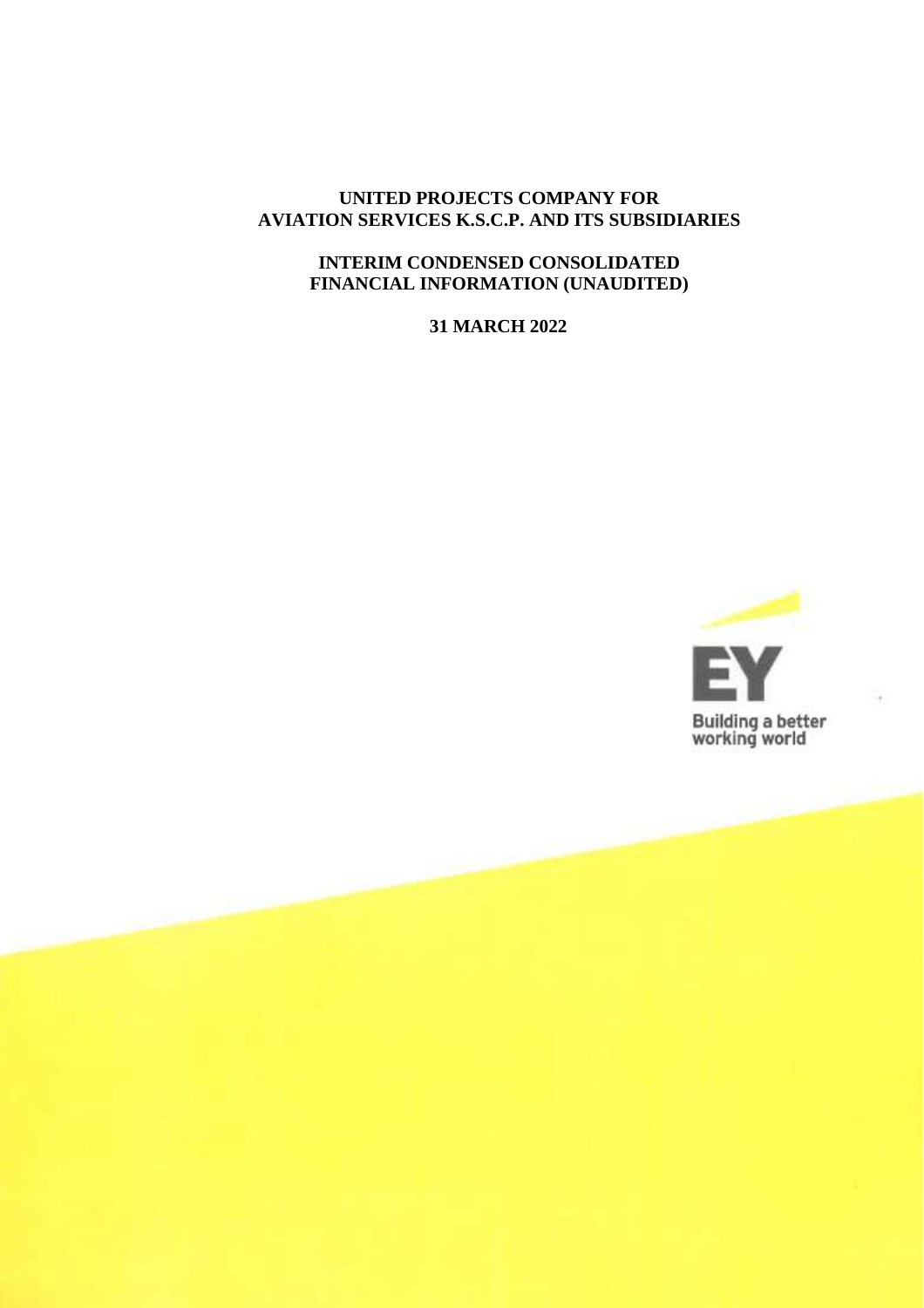

Ernst & Young Al Aiban, Al Osaimi & Partners P.O. Box 74, Safat 13001 Safat, Kuwait Baitak Tower, 18–20th Floor Safat Square Ahmed Al Jaber Street Kuwait

www.ey.com

#### **REPORT ON REVIEW OF INTERIM CONDENSED CONSOLIDATED FINANCIAL INFORMATION TO THE BOARD OF DIRECTORS OF UNITED PROJECTS COMPANY FOR AVIATION SERVICES K.S.C.P.**

#### *Introduction*

We have reviewed the accompanying interim condensed consolidated statement of financial position of United Project Company For Aviation Services K.S.C.P. (the "Parent Company") and its subsidiaries (collectively, the "Group") as at 31 March 2022, and the related interim condensed consolidated statement of income, the interim condensed consolidated statement of comprehensive income, the related interim condensed consolidated statement of cash flows and the interim condensed consolidated statement of changes in equity for the three months period then ended. Management of the Parent Company is responsible for the preparation and presentation of this interim condensed consolidated financial information in accordance with International Accounting Standard IAS 34: Interim Financial Reporting ("IAS 34"). Our responsibility is to express a conclusion on this interim condensed consolidated financial information based on our review.

#### *Scope of Review*

We conducted our review in accordance with International Standard on Review Engagements 2410, "Review of Interim Financial Information Performed by the Independent Auditor of the Entity". A review of interim financial information consists of making inquiries, primarily of persons responsible for financial and accounting matters, and applying analytical and other review procedures. A review is substantially less in scope than an audit conducted in accordance with International Standards on Auditing and consequently, it does not enable us to obtain assurance that we would become aware of all significant matters that might be identified in an audit. Accordingly, we do not express an audit opinion.

#### *Conclusion*

Based on our review, nothing has come to our attention that causes us to believe that the accompanying interim condensed consolidated financial information is not prepared, in all material respects, in accordance with IAS 34.

#### **Report on Other Legal and Regulatory Requirements**

Furthermore, based on our review, the interim condensed consolidated financial information is in agreement with the books of account of the Parent Company. We further report that, to the best of our knowledge and belief, we have not become aware of any violations of the Companies Law No. 1 of 2016, as amended, and its executive regulations, as amended, or of the Parent Company's Memorandum of Incorporation and Articles of Association, as amended, during the three months period ended 31 March 2022 that might have had a material effect on the business of the Parent Company or on its financial position.

We further report that, during the course of our review, to the best of our knowledge and belief, we have not become aware of any violations of the provisions of Law No 7 of 2010 concerning the Capital Markets Authority and its related regulations during the three months period ended 31 March 2022 that might have had a material effect on the business of the Parent Company or on its financial position.

WALEED A. AL-OSAIMI LICENCE NO. 68 A EY AL AIBAN, AL OSAIMI & PARTNERS

12 May 2022 Kuwait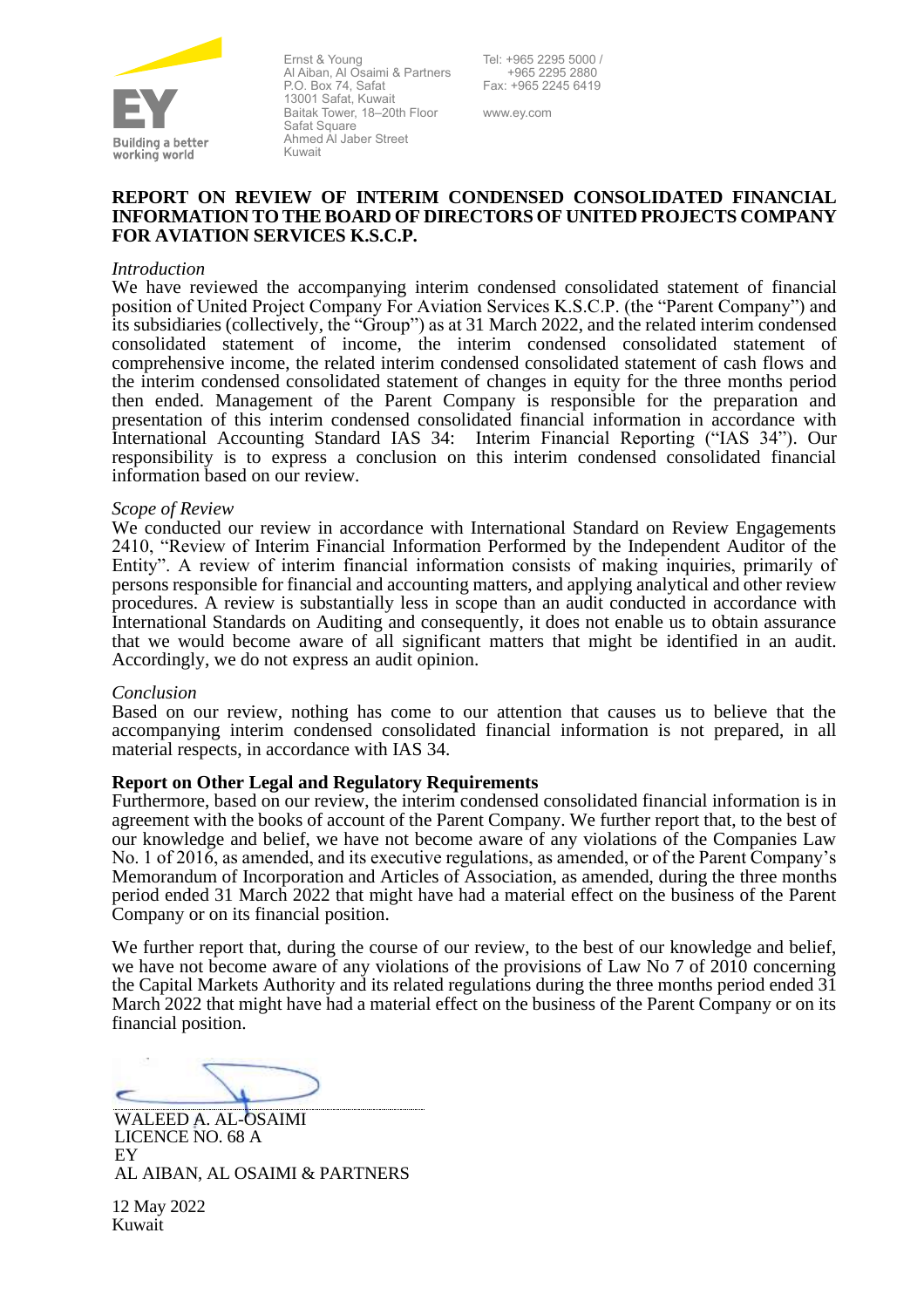## United Projects Company For Aviation Services K.S.C.P. and its Subsidiaries INTERIM CONDENSED CONSOLIDATED STATEMENT OF INCOME (UNAUDITED)

For the period ended 31 March 2022

|                                                                                                                                                                                                            | Three months ended<br>31 March |                                                 |                                                 |  |
|------------------------------------------------------------------------------------------------------------------------------------------------------------------------------------------------------------|--------------------------------|-------------------------------------------------|-------------------------------------------------|--|
|                                                                                                                                                                                                            | <b>Notes</b>                   | 2022<br><b>KD</b>                               | 2021<br>KD                                      |  |
| Revenues<br>Operating costs                                                                                                                                                                                |                                | 2,274,539<br>(293, 190)                         | 1,654,191<br>(247, 955)                         |  |
| <b>GROSS PROFIT</b>                                                                                                                                                                                        |                                | 1,981,349                                       | 1,406,236                                       |  |
| General and administrative expenses<br>Salaries and employee benefits<br>Share of results of an associate<br>Other income                                                                                  | 5                              | (360, 550)<br>(292, 190)<br>(34, 171)<br>40,615 | (256, 406)<br>(311, 625)<br>(25, 173)<br>11,654 |  |
| Profit before interest, taxation, depreciation and amortisation<br>("EBITDA")<br>Depreciation<br>Amortisation                                                                                              |                                | 1,335,053<br>(7, 155)<br>(492, 082)             | 824,686<br>(7,013)<br>(526, 213)                |  |
| Profit before interest and taxation ("EBIT")<br>Interest income<br>Finance cost                                                                                                                            |                                | 835,816<br>7,501<br>(476, 862)                  | 291,460<br>2,551<br>(511, 281)                  |  |
| Profit (loss) before taxation<br>Taxation                                                                                                                                                                  | 10                             | 366,455<br>(14, 057)                            | (217,270)                                       |  |
| PROFIT (LOSS) FOR THE PERIOD                                                                                                                                                                               |                                | 352,398                                         | (217,270)                                       |  |
| <b>BASIC</b><br><b>AND</b><br><b>EARNINGS</b><br>(LOSS)<br><b>DILUTED</b><br><b>PER</b><br><b>SHARE</b><br>TO EQUITY HOLDERS<br><b>ATTRIBUTABLE</b><br><b>THE</b><br><b>PARENT</b><br>OF<br><b>COMPANY</b> | 3                              | <b>0.89 Fils</b>                                | $(0.84$ Fils)                                   |  |
| <b>Attributable to:</b><br>Equity holders of the Parent Company<br>Non-controlling interests                                                                                                               |                                | 334,914<br>17,484                               | (206, 487)<br>(10, 783)                         |  |
|                                                                                                                                                                                                            |                                | 352,398                                         | (217,270)                                       |  |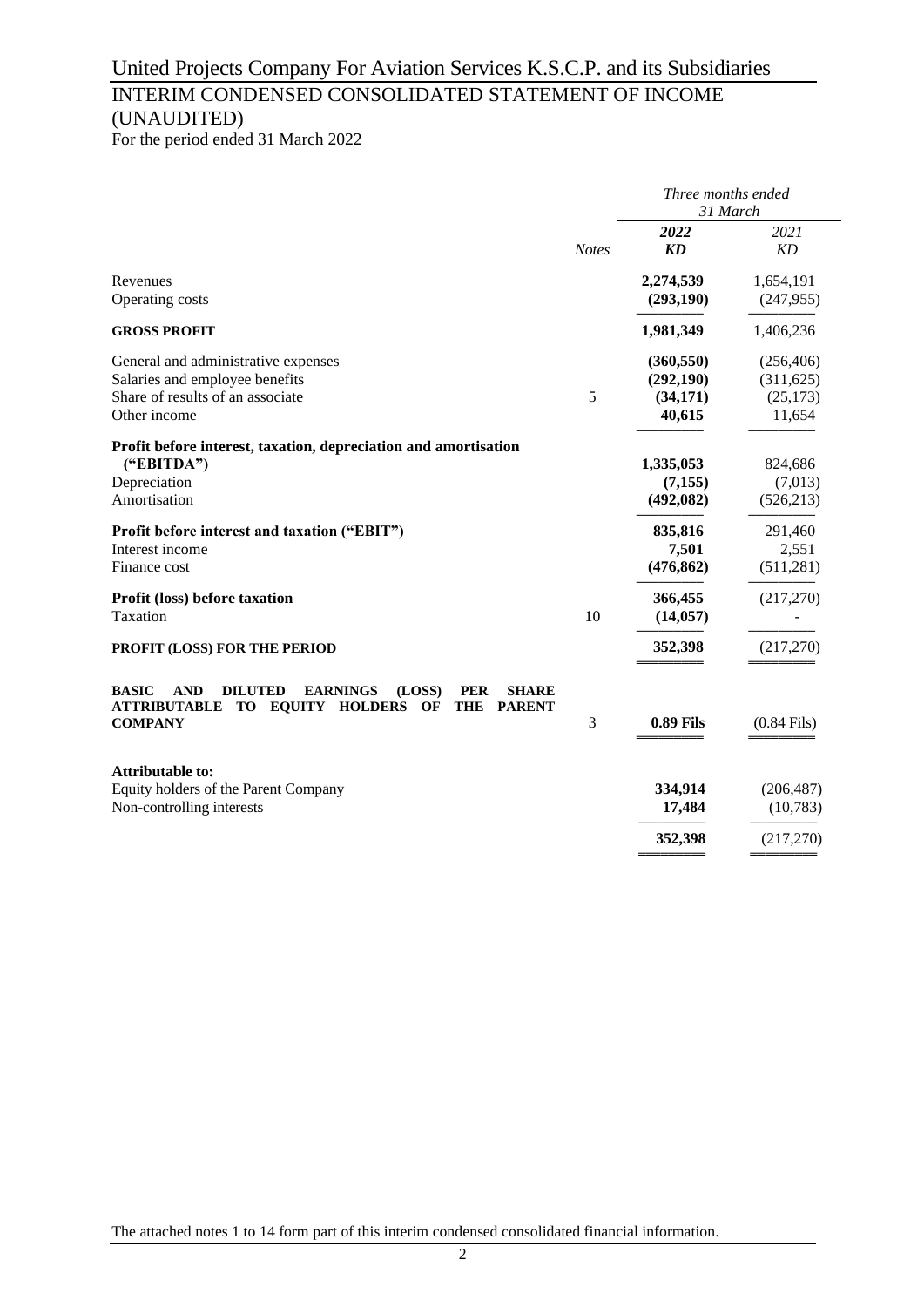# United Projects Company For Aviation Services K.S.C.P. and its Subsidiaries

## INTERIM CONDENSED CONSOLIDATED STATEMENT OF COMPREHENSIVE INCOME (UNAUDITED)

For the period ended 31 March 2022

|                                                                                                        | Three months ended<br>31 March |            |  |
|--------------------------------------------------------------------------------------------------------|--------------------------------|------------|--|
|                                                                                                        | 2022                           | 2021       |  |
|                                                                                                        | KD                             | KD         |  |
| Profit (loss) for the period                                                                           | 352,398                        | (217,270)  |  |
| Other comprehensive income:                                                                            |                                |            |  |
| Other comprehensive income (loss) that may be reclassified to profit or loss in<br>subsequent periods: |                                |            |  |
| Foreign currency translation adjustment                                                                | 33,812                         | (56,605)   |  |
| Share of other comprehensive income of associate                                                       | 109,933                        | 169,434    |  |
| Other comprehensive income for the period                                                              | 143,745                        | 112,829    |  |
| <b>TOTAL COMPREHENSIVE INCOME (LOSS) FOR THE PERIOD</b>                                                | 496,143                        | (104, 441) |  |
| <b>Attributable to:</b>                                                                                |                                |            |  |
| Equity holders of the Parent Company                                                                   | 478,659                        | (93, 658)  |  |
| Non-controlling interests                                                                              | 17,484                         | (10,783)   |  |
|                                                                                                        | 496,143                        | (104, 441) |  |

The attached notes 1 to 14 form part of this interim condensed consolidated financial information.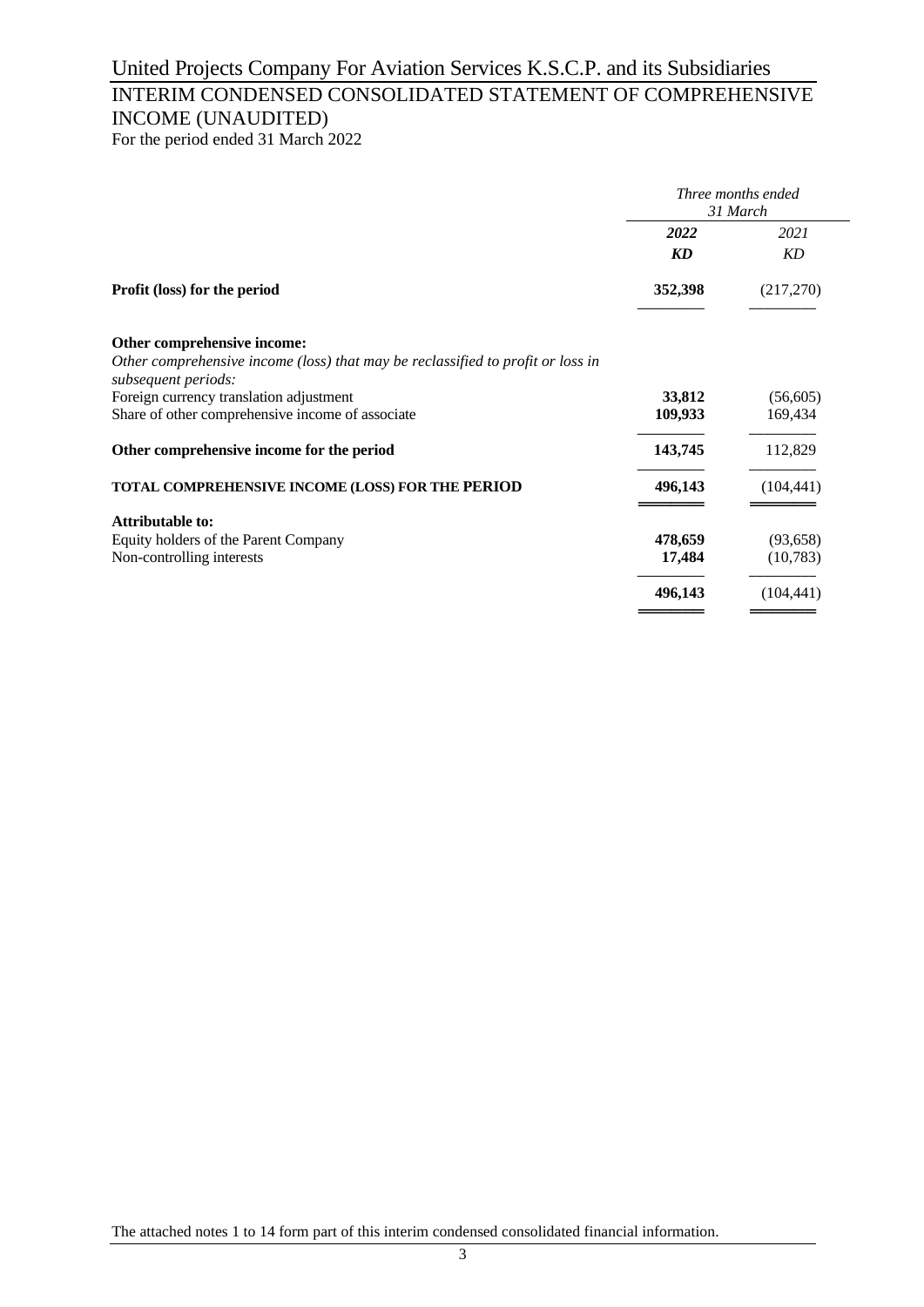## United Projects Company For Aviation Services K.S.C.P. and its Subsidiaries INTERIM CONDENSED CONSOLIDATED STATEMENT OF FINANCIAL POSITION (UNAUDITED)

As at 31 March 2022

| <b>Notes</b><br>$\overline{4}$<br>5<br>5, 13 | 31 March<br>2022<br><b>KD</b><br>24,305<br>2,675,234<br>5,007,253<br>158,876,481<br>166,583,273 | 31 December<br>2021<br>КD<br>30,765<br>3,167,316<br>4,897,679<br>152,477,649<br>160,573,409     | 31 March<br>2021<br>КD<br>49,726<br>4,637,478<br>4,705,117<br>152,966,270<br>162,358,591      |
|----------------------------------------------|-------------------------------------------------------------------------------------------------|-------------------------------------------------------------------------------------------------|-----------------------------------------------------------------------------------------------|
|                                              | 2,420,281<br>3,560,757                                                                          | 2,386,697<br>4,385,489                                                                          | 3,313,981<br>1,157,176                                                                        |
|                                              | 172,564,311                                                                                     | 167, 345, 595                                                                                   | 4,471,157<br>166,829,748                                                                      |
| 8<br>6                                       | 38,250,000<br>48,605,000<br>7,093,461<br>(1, 544, 594)<br>(492, 021)<br>12,199<br>10,530,188    | 38,250,000<br>48,605,000<br>7,093,461<br>(1, 544, 594)<br>(601, 954)<br>(21, 613)<br>10,195,274 | 38,250,000<br>48,605,000<br>7,000,058<br>(1, 544, 594)<br>(891, 439)<br>(29,304)<br>9,167,960 |
|                                              | 102,454,233<br>944,886                                                                          | 101,975,574<br>927,402                                                                          | 100,557,681<br>914,567                                                                        |
|                                              | 103,399,119                                                                                     | 102,902,976                                                                                     | 101,472,248                                                                                   |
| $\overline{7}$<br>$\mathbf Q$                | 5,674,432<br>670,955<br>6,345,387                                                               | 33,635,382<br>5,787,273<br>652,313<br>40,074,968                                                | 34,475,382<br>6,442,747<br>603,498<br>41,521,627                                              |
| 7<br>9                                       | 32,275,179<br>30,544,626                                                                        | 24,367,651                                                                                      | 23,835,873                                                                                    |
|                                              | 62,819,805                                                                                      | 24,367,651                                                                                      | 23,835,873                                                                                    |
|                                              | 69,165,192                                                                                      | 64,442,619                                                                                      | 65,357,500                                                                                    |
|                                              | 172,564,311                                                                                     | 167,345,595                                                                                     | 166,829,748                                                                                   |
|                                              |                                                                                                 | 5,981,038                                                                                       | (Audited)<br>6,772,186                                                                        |

2

Nadia Abdullah Mohammad Akil CEO & Vice Chairperson

Tarek Ibrahim Mohammad Al Mousa Chairman

The attached notes 1 to 14 form part of this interim condensed consolidated financial information. फ्र

 $\overline{4}$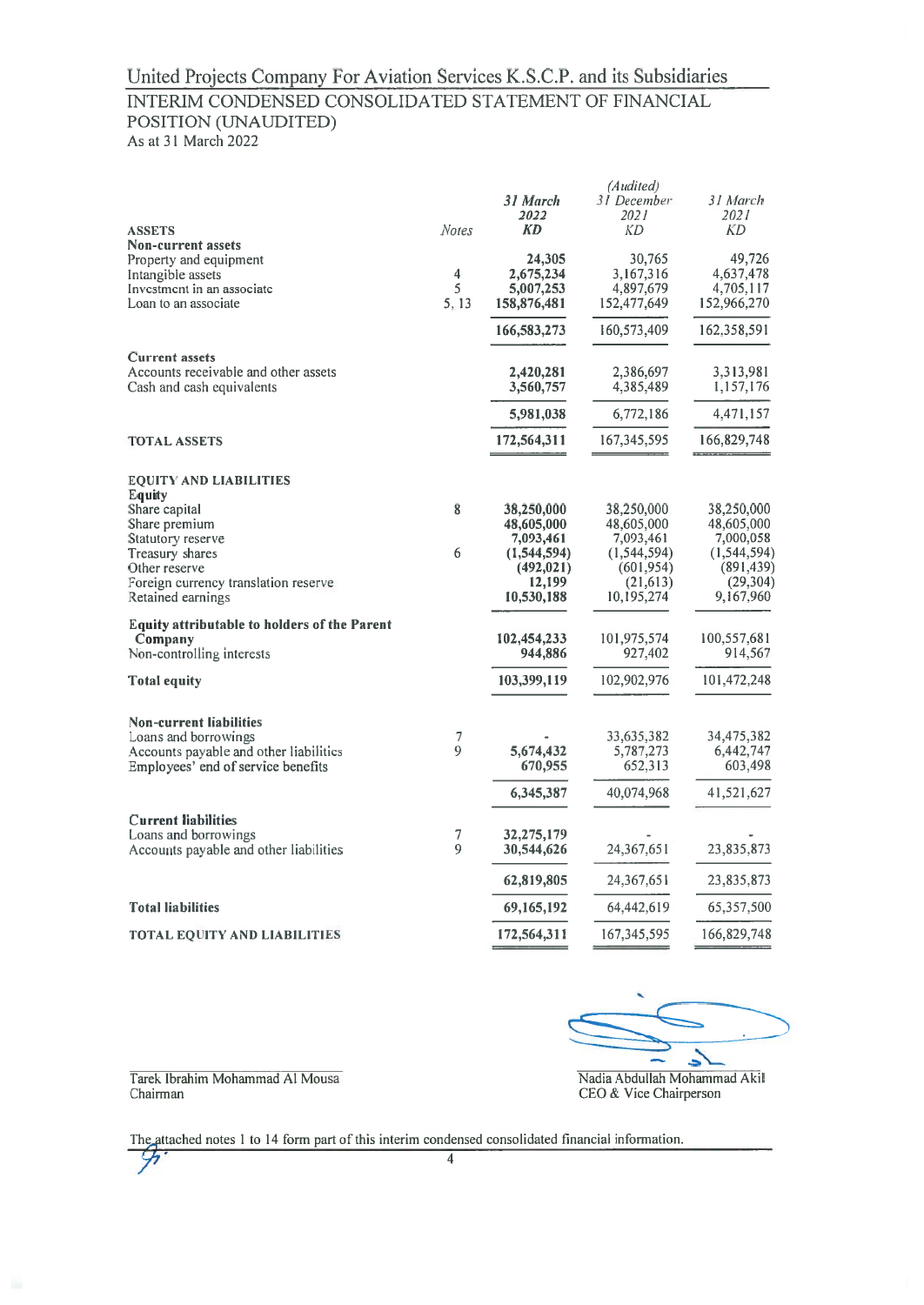## United Projects Company For Aviation Services K.S.C.P. and its Subsidiaries

## INTERIM CONDENSED CONSOLIDATED STATEMENT OF CASH FLOWS (UNAUDITED)

For the period ended 31 March 2022

|                                                  |             | Three months ended<br>31 March |
|--------------------------------------------------|-------------|--------------------------------|
|                                                  | 2022<br>KD  | 2021<br>KD                     |
| <b>OPERATING ACTIVITIES</b>                      |             |                                |
| Profit (loss) for the period                     | 366,455     | (217,270)                      |
| Adjustments for:                                 |             |                                |
| Depreciation                                     | 7,155       | 7,013                          |
| Amortisation                                     | 492,082     | 526,213                        |
| Provision for employees' end of service benefits | 21,668      | 25,134                         |
| Interest income                                  | (7,501)     | (2,551)                        |
| Share of results of an associate                 | 34,171      | 25,173                         |
| Provision for expected credit losses             | (99, 282)   | (24, 574)                      |
| Finance cost                                     | 476,862     | 511,281                        |
|                                                  | 1,291,610   | 850,419                        |
| Working capital changes:                         |             |                                |
| Accounts receivable and other assets             | 63,531      | (32,619)                       |
| Accounts payable and other liabilities           | (289, 400)  | (566, 304)                     |
| Cash flows from operations                       | 1,065,741   | 251,496                        |
| Employees' end of service benefits paid          | (3,026)     | (18, 731)                      |
| Net cash flows from operating activities         | 1,062,715   | 232,765                        |
| <b>INVESTING ACTIVITIES</b>                      |             |                                |
| Purchase of property and equipment               | (695)       | (359)                          |
| Additions to intangible assets                   |             | (3,110)                        |
| Additions to loan to an associate                | (6,398,832) | (16, 732, 545)                 |
| Interest income received                         | 9,668       | 2,804                          |
| Net cash flows used in investing activities      | (6,389,859) | (16, 733, 210)                 |
| <b>FINANCING ACTIVITIES</b>                      |             |                                |
| Amount due to a related party                    | 6,399,124   | 16,874,165                     |
| Repayment of loan and borrowings                 | (1,360,203) | (640,000)                      |
| Finance cost paid                                | (536,509)   | (389, 630)                     |
| Net cash flows from financing activities         | 4,502,412   | 15,844,535                     |
| NET DECREASE IN CASH AND CASH EQUIVALENTS        | (824, 732)  | (655,910)                      |
| Cash and cash equivalents as at 1 January        | 4,385,489   | 1,813,086                      |
| CASH AND CASH EQUIVALENTS AS AT 31 MARCH         | 3,560,757   | 1,157,176                      |
|                                                  |             |                                |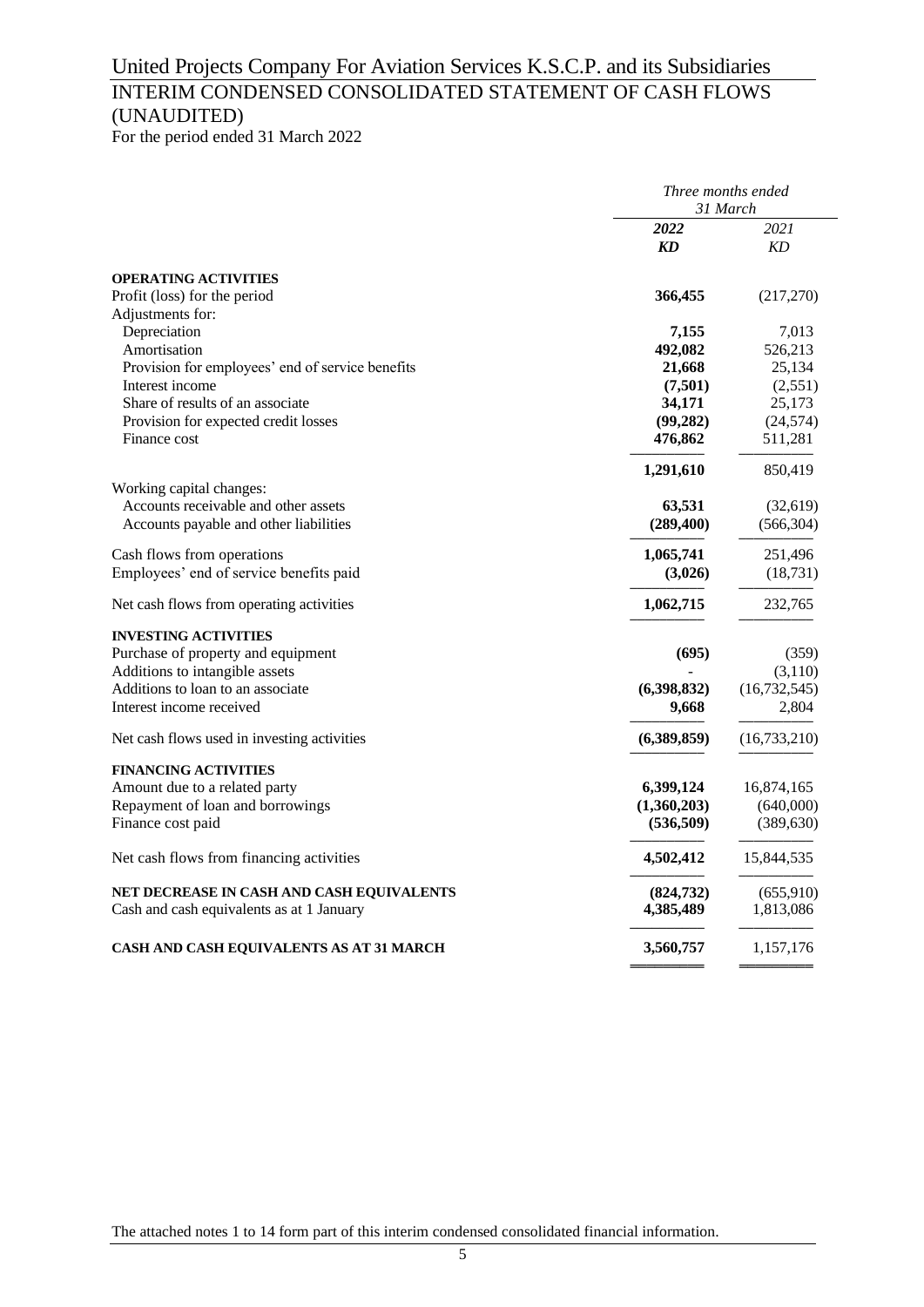## United Projects Company for Aviation Services K.S.C.P. and its Subsidiaries

## INTERIM CONDENSED CONSOLIDATED STATEMENT OF CHANGES IN EQUITY (UNAUDITED) For the period ended 31 March 2022

|                                                                                            | Attributable to equity holders of the Parent Company |                               |                                   |                                                      |                               |                                                     |                            |                                   |                                          |                                   |
|--------------------------------------------------------------------------------------------|------------------------------------------------------|-------------------------------|-----------------------------------|------------------------------------------------------|-------------------------------|-----------------------------------------------------|----------------------------|-----------------------------------|------------------------------------------|-----------------------------------|
|                                                                                            | Share<br>Capital<br>KD                               | <i>Share</i><br>Premium<br>KD | <i>Statutory</i><br>reserve<br>KD | Treasury<br>shares<br>KD                             | <i>Other</i><br>reserve<br>KD | Foreign<br>currency<br>translation<br>Reserve<br>KD | Retained<br>earnings<br>KD | Sub-total<br>KD                   | $Non-$<br>controlling<br>interests<br>KD | <b>Total</b><br>KD                |
| As at 1 January 2022<br>Profit for the period<br>Other comprehensive income for the period | 38,250,000                                           | 48,605,000                    | 7,093,461                         | (1,544,594)                                          | (601, 954)<br>109,933         | (21, 613)<br>33,812                                 | 10,195,274<br>334,914      | 101,975,574<br>334,914<br>143,745 | 927,402<br>17,484                        | 102,902,976<br>352,398<br>143,745 |
| Total comprehensive income for the period                                                  |                                                      |                               |                                   | $\overline{\phantom{a}}$                             | 109,933                       | 33,812                                              | 334,914                    | 478,659                           | 17,484                                   | 496,143                           |
| <b>As at 31 March 2022</b>                                                                 | 38,250,000                                           | 48,605,000                    | 7,093,461                         | (1,544,594)                                          | (492, 021)                    | 12,199                                              | 10,530,188                 | 102,454,233                       | 944,886                                  | 103,399,119                       |
|                                                                                            |                                                      |                               |                                   | Attributable to equity holders of the Parent Company |                               |                                                     |                            |                                   |                                          |                                   |

|                                                     | <b>Share</b><br>Capital<br>KD | Share<br>Premium<br>KD | <i>Statutory</i><br>reserve<br>KD | Treasury<br>shares<br>KD | <i>Other</i><br>reserve<br>KD | Foreign<br>currency<br>translation<br>reserve<br>KD | Retained<br>earnings<br>KD | Sub-total<br>KD | $Non-$<br>controlling<br>interests<br>KD | Total<br>KD |
|-----------------------------------------------------|-------------------------------|------------------------|-----------------------------------|--------------------------|-------------------------------|-----------------------------------------------------|----------------------------|-----------------|------------------------------------------|-------------|
| As at 1 January 2021                                | 38,250,000                    | 48,605,000             | 7,000,058                         | (1,544,594)              | (1,060,873)                   | 27,301                                              | 9,374,447                  | 100,651,339     | 925,350                                  | 101,576,689 |
| Loss for the period                                 |                               |                        |                                   |                          |                               |                                                     | (206, 487)                 | (206, 487)      | (10, 783)                                | (217,270)   |
| Other comprehensive income (loss)<br>for the period |                               |                        |                                   | $\overline{\phantom{0}}$ | 169,434                       | (56, 605)                                           | $\overline{\phantom{0}}$   | 112,829         | $\overline{\phantom{0}}$                 | 112,829     |
| Total comprehensive income (loss) for the<br>Period |                               |                        |                                   | $\overline{\phantom{0}}$ | 169,434                       | (56, 605)                                           | (206, 487)                 | (93, 658)       | (10, 783)                                | (104, 441)  |
| As at 31 March 2021                                 | 38,250,000                    | 48,605,000             | 7,000,058                         | (1,544,594)              | (891, 439)                    | (29, 304)                                           | 9,167,960                  | 100,557,681     | 914,567                                  | 101,472,248 |
|                                                     |                               |                        |                                   |                          |                               |                                                     |                            |                 |                                          |             |

The attached notes 1 to 14 form part of this interim condensed consolidated financial information.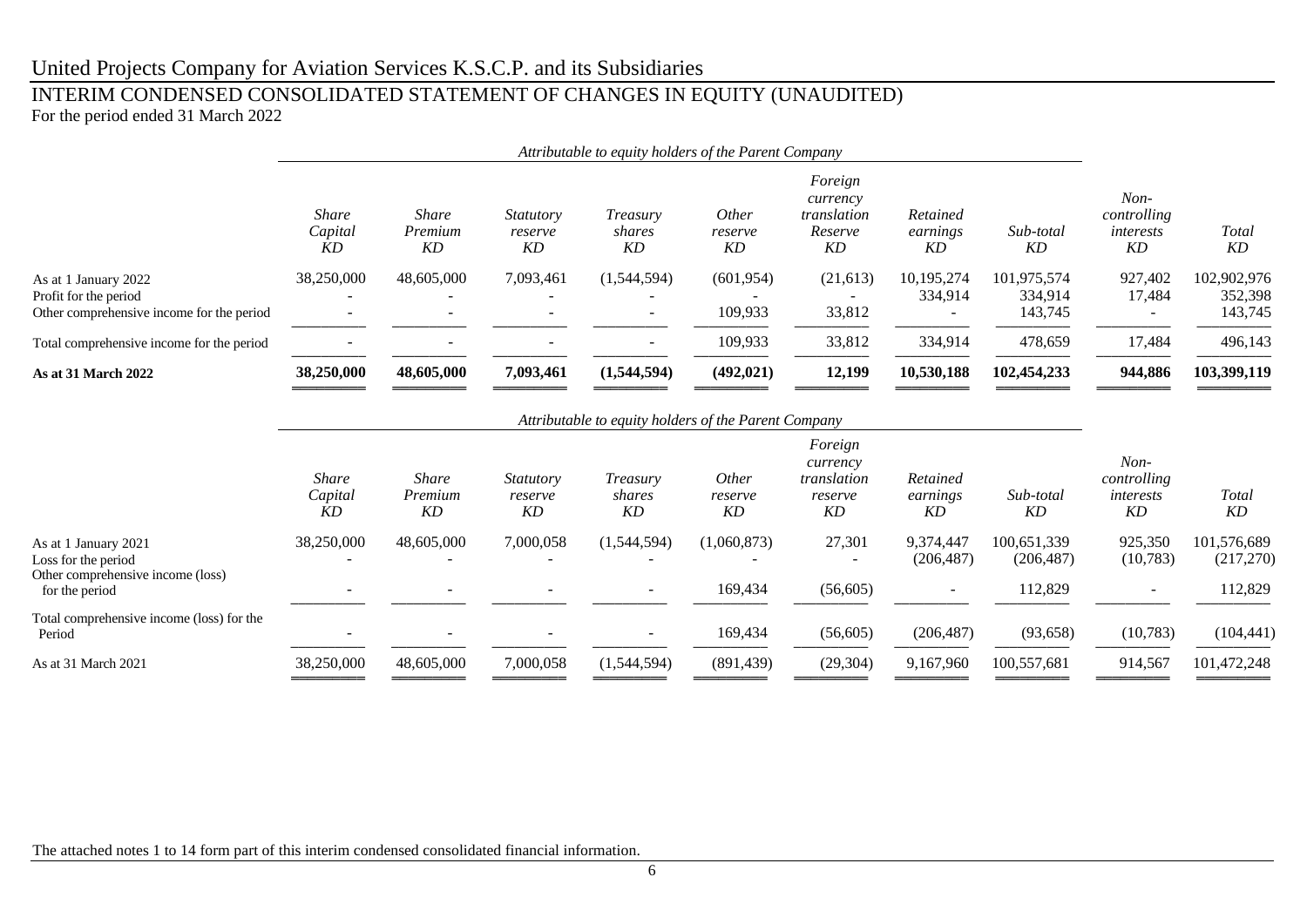As at and for the period ended 31 March 2022

### **1 CORPORATE INFORMATION**

The interim condensed consolidated financial information of United Projects Company for Aviation Services K.S.C.P. (the "Parent Company") and its subsidiaries (collectively the "Group") for the period ended 31 March 2022 were authorised for issue by the Board of Directors on 12 May 2022.

The consolidated financial statements of the Group for the year ended 31 December 2021 are subject to approval in the annual general assembly of the shareholders of the Parent Company. The annual general assembly of the shareholders has the power to amend these consolidated financial statements after issuance and consequently, may have an impact on the current period interim condensed consolidated financial information.

The Parent Company was established as a Kuwaiti Shareholding Company on 4 December 2000 and its registered address is Kuwait International Airport, P.O. Box 27068, Safat 13131, Kuwait. The main objectives of the Parent Company are:

- Providing airplane ground and cleaning services and supply of water and other airplane supplies;
- Leasing out airplanes;
- Tourism, travel and cargo shipment services;
- **Managing projects;**
- Investing surplus funds in investment portfolios managed by specialised institutions;
- $\blacktriangleright$  The right to participate with other firms, which operate in the same field or those, which would assist in achieving its objectives in Kuwait or abroad, and to purchase those firms or participate in their equity.
- Management and development of real estate activities including real estate consultancy services;
- General trading of construction materials, equipment and real estate;
- $\triangleright$  To own, lease and rent out land and real estate properties;
- Sharing in executing the infrastructure for the housing, trading and industrial projects and manage real estate facilities under BOT regulations.

The Parent Company is listed on Boursa Kuwait and is a subsidiary of Agility Public Warehousing Company K.S.C.P. ("Ultimate Parent Company"), which is also listed on Boursa Kuwait.

#### **2 BASIS OF PREPARATION AND SIGNIFICANT ACCOUNTING POLICIES**

#### **2.1 BASIS OF PREPARATION**

The interim condensed consolidated financial information of the Group has been prepared in accordance with International Accounting Standard 34 "Interim Financial Reporting".

The interim condensed consolidated financial information does not contain all information and disclosures required for full consolidated financial statements prepared in accordance with IFRS and should be read in conjunction with the Group's annual consolidated financial statements for the year ended 31 December 2021. In the opinion of management, all adjustments considered necessary for a fair presentation have been included in the interim condensed consolidated financial information. Operating results for the interim period are not necessarily indicative of the results that may be expected for the year ending 31 December 2022.

The interim condensed consolidated financial information is presented in Kuwaiti Dinars ("KD") and is also the functional currency of the Parent Company.

The consolidated financial statements provide comparative information in respect of the previous period. The Group reclassified certain amounts within the consolidated statement of cash flows to conform with current period's presentation. Such reclassifications do not have any effect on statement of income or equity and have been made to improve the quality of information presented.

### **2.2 SIGNIFICANT ACCOUNTING POLICIES**

The accounting policies adopted in the preparation of the interim condensed consolidated financial information are consistent with those followed in the preparation of the Group's annual consolidated financial statements for the year ended 31 December 2021, except for the adoption of new standards effective as of 1 January 2022. The Group has not early adopted any standard, interpretation or amendment that has been issued but is not yet effective.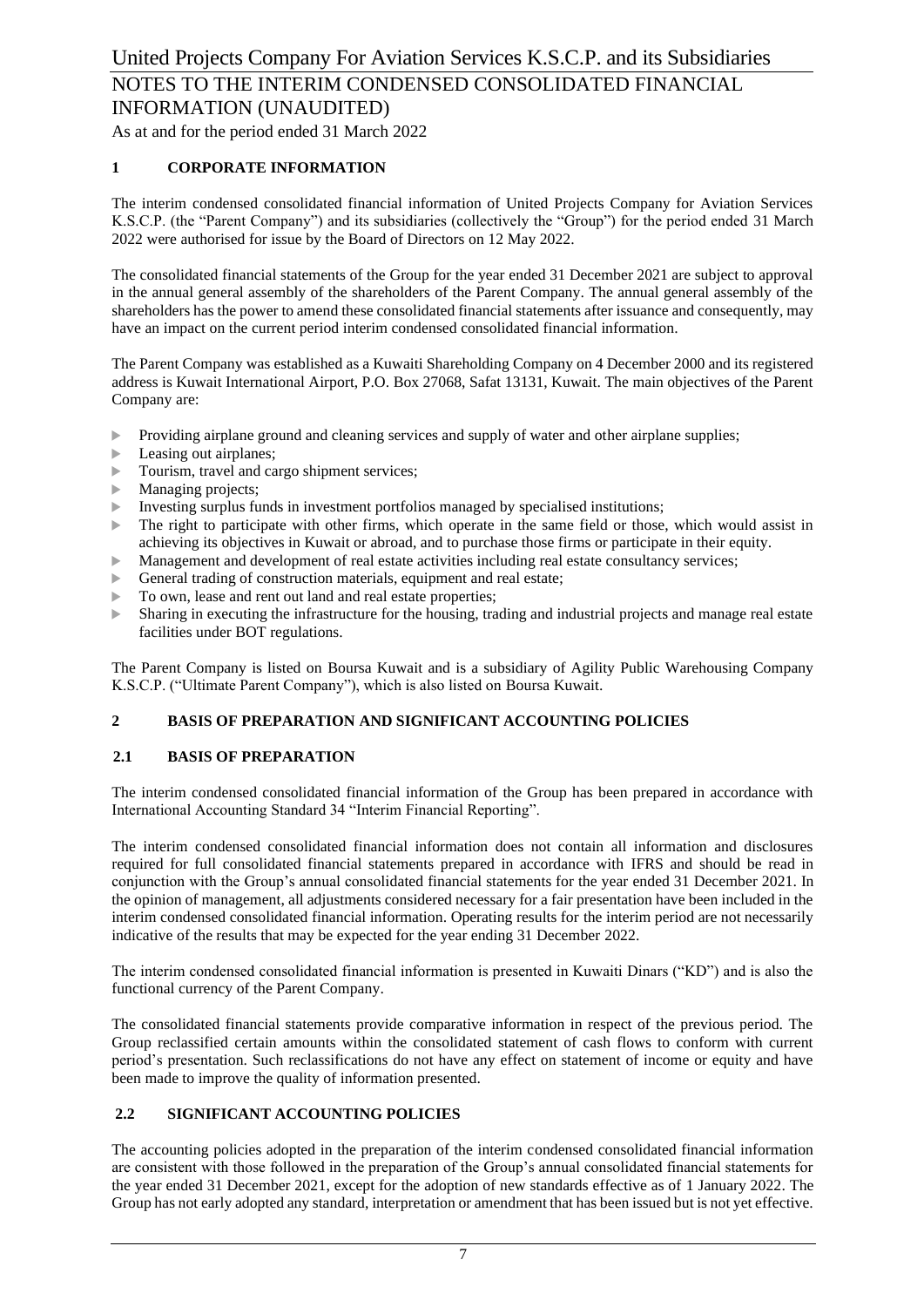As at and for the period ended 31 March 2022

#### **2 BASIS OF PREPARATION AND SIGNIFICANT ACCOUNTING POLICIES (continued)**

#### **2.3 New standards, interpretations and amendments adopted by the Group**

Several amendments apply for the first time in 2022, but do not have a material impact on the interim condensed consolidated financial information of the Group.

#### **IFRS 9 Financial Instruments – Fees in the '10 per cent' test for derecognition of financial liabilities**

The amendment clarifies the fees that an entity includes when assessing whether the terms of a new or modified financial liability are substantially different from the terms of the original financial liability. These fees include only those paid or received between the borrower and the lender, including fees paid or received by either the borrower or lender on the other's behalf. There is no similar amendment proposed for IAS 39 Financial Instruments: Recognition and Measurement.

These amendments had no impact on the interim condensed consolidated financial information of the Group as there were no modifications of the Group's financial instruments during the period.

#### **3 BASIC AND DILUTED EARNINGS / LOSS PER SHARE**

Basic and diluted earnings (loss) per share is calculated by dividing profit (loss) for the period attributable to equity holders of the Parent Company by the weighted average number of ordinary shares outstanding during the period as follows:

|                                                                                               | Three months ended<br>31 March |                            |
|-----------------------------------------------------------------------------------------------|--------------------------------|----------------------------|
|                                                                                               | 2022<br>KD                     | 2021<br>KD                 |
| Profit (loss) for the period attributable to equity holders of the Parent Company             | 334,914                        | (206, 487)                 |
|                                                                                               | <b>Shares</b>                  | <b>Shares</b>              |
| Weighted average number of paid up shares<br>Less: Weighted average number of treasury shares | 382,500,000<br>(4,824,307)     | 250,614,715<br>(4,824,307) |
| Weighted average number of ordinary shares outstanding during the period                      | 377,675,693                    | 245,790,408                |
| Basic and diluted earnings (loss) per share                                                   | <b>0.89 Fils</b>               | $(0.84$ Fils)              |

#### **4 INTANGIBLE ASSETS**

#### *Sheikh Saa'd Terminal*

On 17 May 2020, the Group received an extension to operate the terminal for another six months 28 June 2020 until 27 December 2020. On 24 January 2021, the Group received a proposal for another extension of the Contract until 27 June 2021 and has subsequently since received a further proposal for an additional extension until 27 March 2022 and on 10 February 2022, the group received another proposal with an extension until 27 June 2023. The Group is currently undergoing discussions with the DGCA with regards to scope, fees, and components to facilitate further extension.

#### *Commercial complex of Kuwait International Airport*

Included in intangible assets is an amount of KD 876,576 (31 December 2021: KD 1,123,382 and 31 March 2021: KD 1,857,717) that represents the carrying value of Build-Operate-Transfer (BOT) project for the construction of the car park and commercial complex of Kuwait International Airport. This was built on a leasehold land from the government of the State of Kuwait for 20 years which will expire on 2023.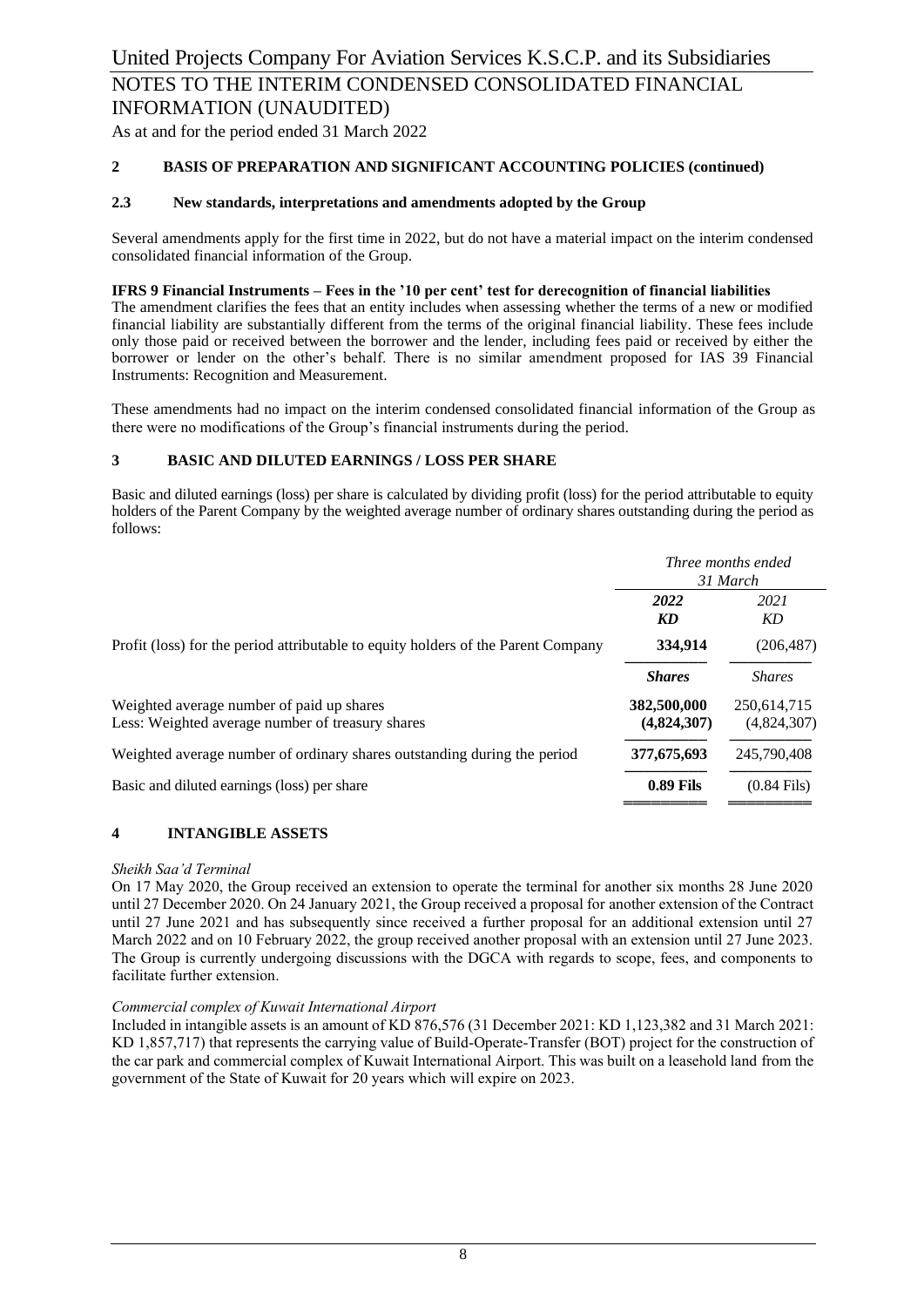As at and for the period ended 31 March 2022

### **4 INTANGIBLE ASSETS (continued)**

#### *Kuwait Airways Terminal-4 Parking project*

On 25 November 2018, the Group entered into a service concession arrangement with Directorate General of Civil Aviation of Kuwait (the "Grantor") to operate a pre-existing parking and related facilities at the new Kuwait Airways dedicated Terminal 4 ("Facilities").

Under the terms of the agreement, the Group will operate and make facilities available to the public for a period of five years, starting from 9 February 2019.

As at 31 March 2022, intangible assets include KD 1,798,658 (31 December 2021: KD 2,043,934 and 31 March 2021: KD 2,779,761) relating to this arrangement and liability of KD 3,859,567 (31 December 2021: KD 3,828,099 and 31 March 2021: KD 3,716,659) which represents the minimum fixed payments that will be paid by the Group to the Grantor over the term of the concession arrangement, discounted at a rate of 6%.

#### **5 RELATED PARTY TRANSACTIONS AND BALANCES**

These represents transactions with related parties, i.e. major shareholders, associate, directors and key management personnel of the Group, and entities controlled, jointly controlled or significantly influenced by such parties. Pricing policies and terms of these transactions are approved by the Parent Company's management.

Transactions and balances with related parties are as follows:

|                                             | <b><i><u>Ultimate</u></i></b><br><b>Parent</b><br>Company<br>KD |                                |            | Three months ended 31 March |  |
|---------------------------------------------|-----------------------------------------------------------------|--------------------------------|------------|-----------------------------|--|
|                                             |                                                                 | Other related<br>parties<br>KD | 2022<br>KD | 2021<br>KD                  |  |
| Interim condensed consolidated statement of |                                                                 |                                |            |                             |  |
| <i>income:</i>                              |                                                                 |                                |            |                             |  |
| Revenues                                    |                                                                 | 3,647                          | 3.647      | 3,508                       |  |
| Operating costs                             |                                                                 | (196, 625)                     | (196, 625) | (55, 463)                   |  |
| General and administrative expenses         |                                                                 | (8,212)                        | (8,212)    | (6,199)                     |  |
| Share of results of an associate            |                                                                 | (34,171)                       | (34,171)   | (25, 173)                   |  |
| Finance cost                                | (43,036)                                                        |                                | (43, 036)  | (42,764)                    |  |

|                                                                                                      | <b>Parent</b><br>Company<br>(Ultimate and<br><i>intermediary</i><br><i>parent</i> )<br>KD | <b>Other</b><br>related<br>parties<br>KD | 31 March<br>2022<br>KD | (Audited)<br>31 December<br>2021<br>KD | 31 March<br>2021<br>KD |
|------------------------------------------------------------------------------------------------------|-------------------------------------------------------------------------------------------|------------------------------------------|------------------------|----------------------------------------|------------------------|
| Interim condensed consolidated<br>statement of financial position:                                   |                                                                                           |                                          |                        |                                        |                        |
| Investment in an associate                                                                           |                                                                                           | 5,007,253                                | 5,007,253              | 4,897,679                              | 4,705,117              |
| Loan to an associate $\frac{1}{1}$<br>Amounts due to related parties<br>included in accounts payable |                                                                                           | 158,876,481                              | 158,876,481            | 152,477,649                            | 152,966,270            |
| and other liabilities)                                                                               | (24,275,791)                                                                              | (277, 643)                               | (24, 553, 434)         | (17.991.668)                           | (18, 185, 851)         |

Amounts due from / to related parties are interest free and are receivable / payable on demand except for loan advanced to an associate. Other related parties include entities under common control.

<sup>1</sup> Loan to an associate represents amounts advanced by a subsidiary of the Group towards the construction and development of a commercial mall in UAE ("Project"). This amount bears compounded annual interest rates as per the loan agreement and carries with it the option, at the sole discretion of the Parent Company, to be converted to equity in the Project on completion of construction subject to the Project achieving certain operational targets. The Group has contributed KD 6,580,301 (31 December 2021: KD 6,580,301 and 31 March 2021: KD 6,580,301 in the equity of the Project. The Ultimate Parent Company has also invested in the equity of this Project.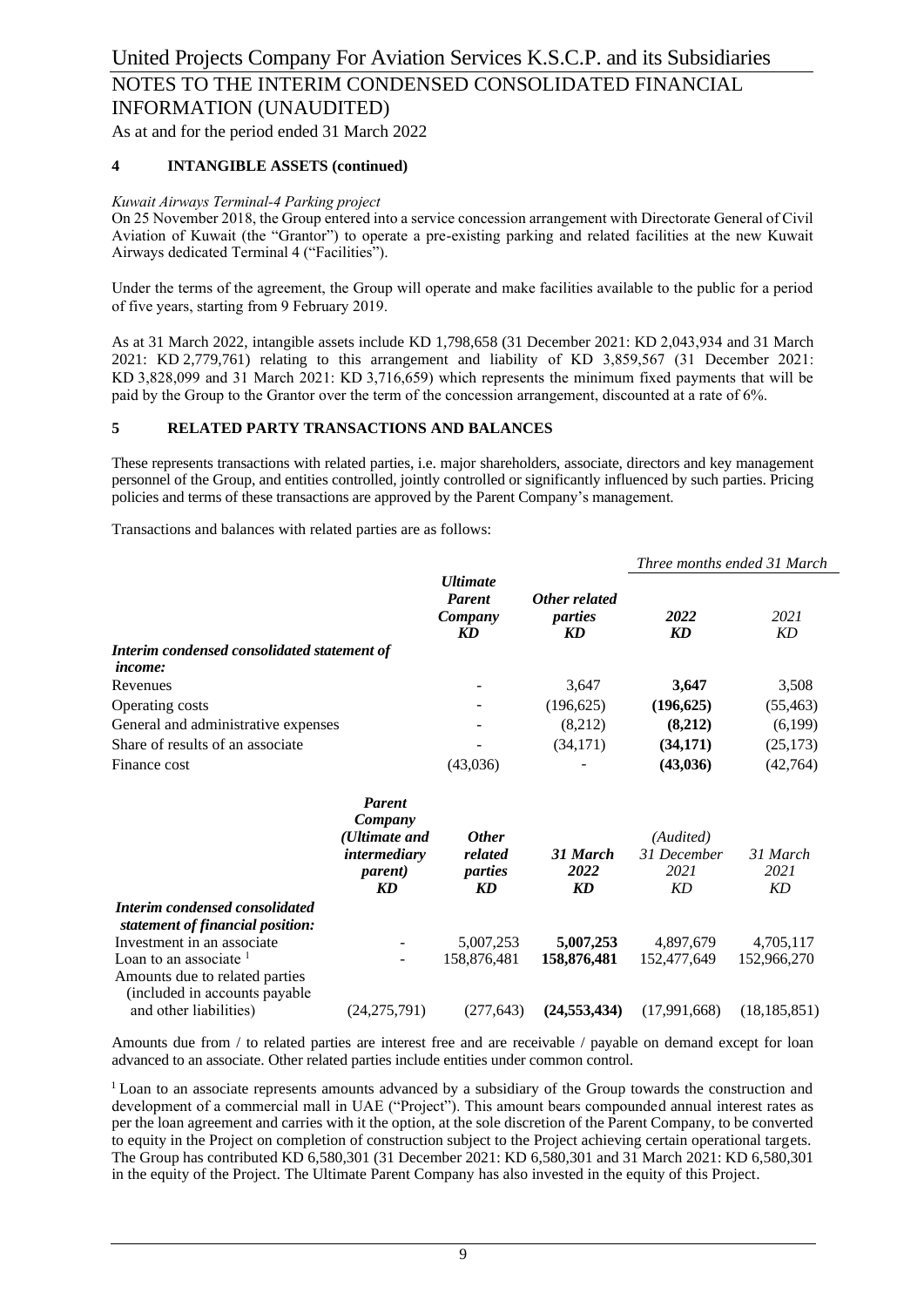As at and for the period ended 31 March 2022

#### **5 RELATED PARTY TRANSACTIONS AND BALANCES (continued)**

In response to the economic impact of Covid-19, the Parent Company has not recognised interest income for the period ended 31 March 2022 of KD 2,656,893 (31 December 2021: KD 13,028,263 and 31 March 2021: KD 2,810,989). The interest is suspended temporarily, and the Parent Company retains the right to reinstate it in the future.

#### **Compensation of key management personnel**

Key management personnel comprise of the Board of Directors and key members of management having authority and responsibility for planning, directing and controlling the activities of the Group. The remuneration of key management personnel during the period was as follows:

|                                                           |                  | Three months ended<br>31 March |
|-----------------------------------------------------------|------------------|--------------------------------|
|                                                           | 2022<br>KD       | 2021<br>KD                     |
| Short-term benefits<br>Employees' end of service benefits | 103,914<br>6,205 | 117,866<br>12,402              |
|                                                           | 110,119          | 130,268                        |

### **6 TREASURY SHARES**

| 31 March<br>2022 | 31 December<br>2021 | 31 March<br>2021 |
|------------------|---------------------|------------------|
| 4,824,307        | 4,824,307           | 4,824,307        |
| $1\%$            | 1%                  | 1%               |
| 1,350,806        | 1,196,428           | 950,388          |
| 1,544,594        | 1,544,594           | 1,544,594        |
|                  |                     | (Audited)        |

Reserves equivalent to the cost of the treasury shares held are not available for distribution.

### **7 LOANS AND BORROWINGS**

|                    |            | (Audited)   |            |  |  |
|--------------------|------------|-------------|------------|--|--|
|                    | 31 March   | 31 December | 31 March   |  |  |
|                    | 2022       | 2021        | 2021       |  |  |
|                    | KD         | KD          | KD         |  |  |
| Borrowing facility | 32,275,179 | 33,635,382  | 34,475,382 |  |  |
|                    |            |             |            |  |  |

During the year ended 31 December 2017, the Parent Company signed a syndicated loan agreement consisting of two facilities with a local bank for an amount of KD 50,100,000 to finance the construction, development of a commercial mall in UAE, the Project (Note 5), and for working capital requirements of the Parent Company. This loan facility bears an average finance cost of average 4.54% (31 December 2021: average 4.5% and 31 March 2021: average 4.50%) per annum and is repayable on 30 March 2023.

The Group's banking facilities are covered by the corporate guarantee of the Ultimate Parent Company. The Group increased its authorized share capital (Note 8) in the prior year and plans to hold an additionalshare capital increase to raise funds and meet its liquidity requirements. Alternatively, the Group receives support from the Ultimate Parent Company, as well, on a regular basis.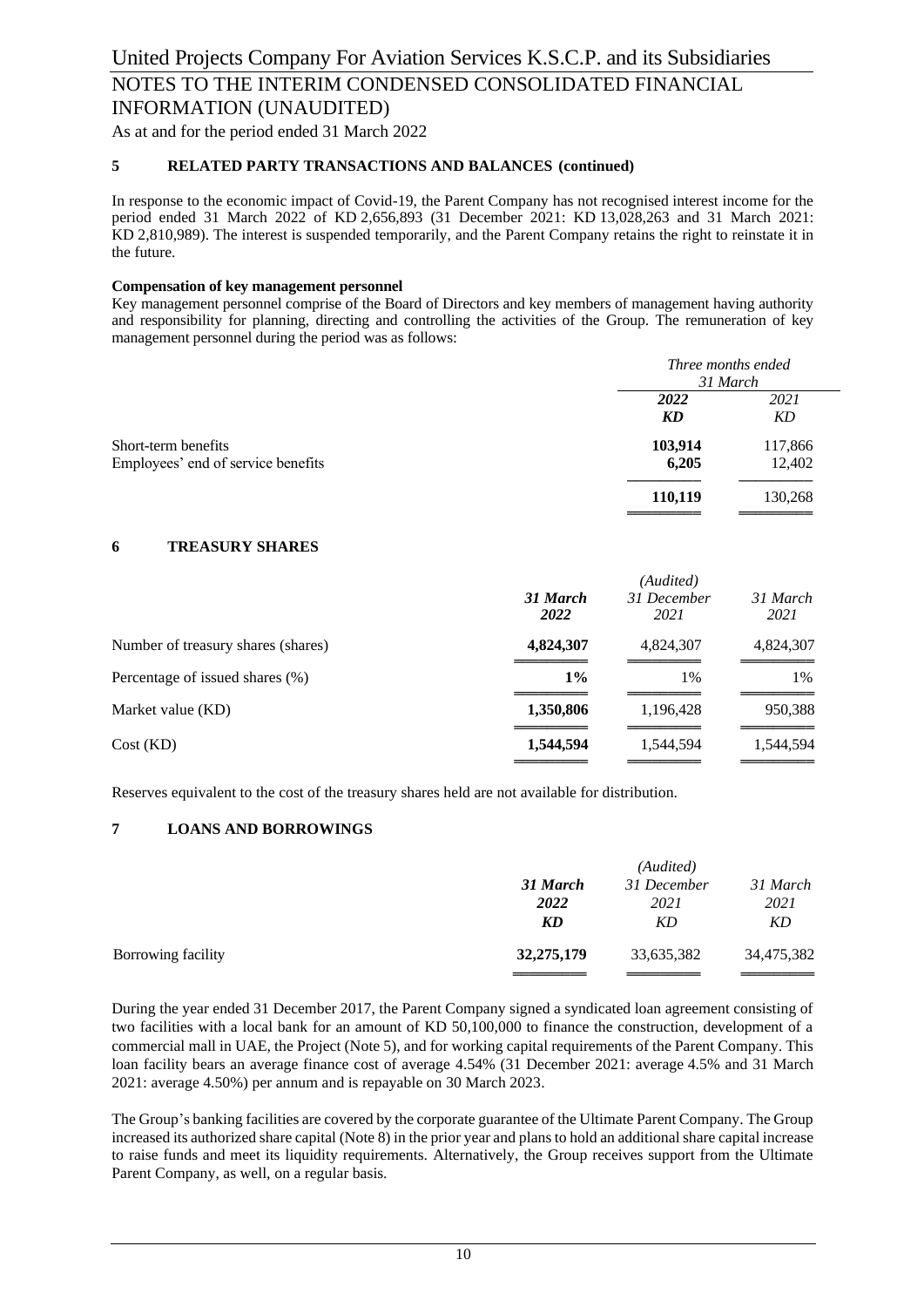As at and for the period ended 31 March 2022

### **7 LOANS AND BORROWINGS (continued)**

The management has access to a wide variety of funding and continues to monitor and respond to all liquidity and funding requirements through its plan reflecting the current economic scenarios. The Group believes that as at 31 March 2022, liquidity position of the Group is stable and its existing funding resources, will be sufficient to satisfy its liquidity requirements.

### **8 SHARE CAPITAL**

|                                                                                                                                                                        |               | (Audited)     |               |
|------------------------------------------------------------------------------------------------------------------------------------------------------------------------|---------------|---------------|---------------|
|                                                                                                                                                                        | 31 March      | 31 December   | 31 March      |
|                                                                                                                                                                        | 2022          | 2021          | 2021          |
|                                                                                                                                                                        | KD            | KD            | KD            |
| Issued and paid up share capital of 382,500,000 shares<br>of 100 fils each (31 December 2021: 382,500,000 shares of<br>100<br>fils each and 31 March 2021: 382,500,000 |               |               |               |
| shares of 100 fils each)                                                                                                                                               | 38,250,000    | 38,250,000    | 38,250,000    |
|                                                                                                                                                                        |               |               |               |
|                                                                                                                                                                        |               | (Audited)     |               |
|                                                                                                                                                                        | 31 March      | 31 December   | 31 March      |
|                                                                                                                                                                        | 2022          | 2021          | 2021          |
|                                                                                                                                                                        | <b>Shares</b> | <b>Shares</b> | <b>Shares</b> |
| <b>Authorised shares</b>                                                                                                                                               |               |               |               |
| Ordinary shares of 100 fils each                                                                                                                                       | 1,132,500,000 | 1,132,500,000 | 382,500,000   |
| Ordinary shares issued and fully paid                                                                                                                                  | 382,500,000   | 382,500,000   | 382,500,000   |
|                                                                                                                                                                        |               |               |               |

During the year ended 31 December 2021, the Parent Company's Board of Directors in their meeting held on 28 January 2021 approved to increase the Parent Company's authorised shares by 750,000,000 shares to be 1,132,500,000 shares which was further approved by the shareholders in an Extra Ordinary General Assembly Meeting held on 11 May 2021.

#### **9 ACCOUNTS PAYABLE AND OTHER LAIBILITIES**

| 31 March<br>2021<br>KD |
|------------------------|
| 1,171,495              |
| 18,185,851             |
| 1,549,863              |
| 3,809,200              |
| 162,523                |
| 1,683,029              |
| 3,716,659              |
| 30,278,620             |
|                        |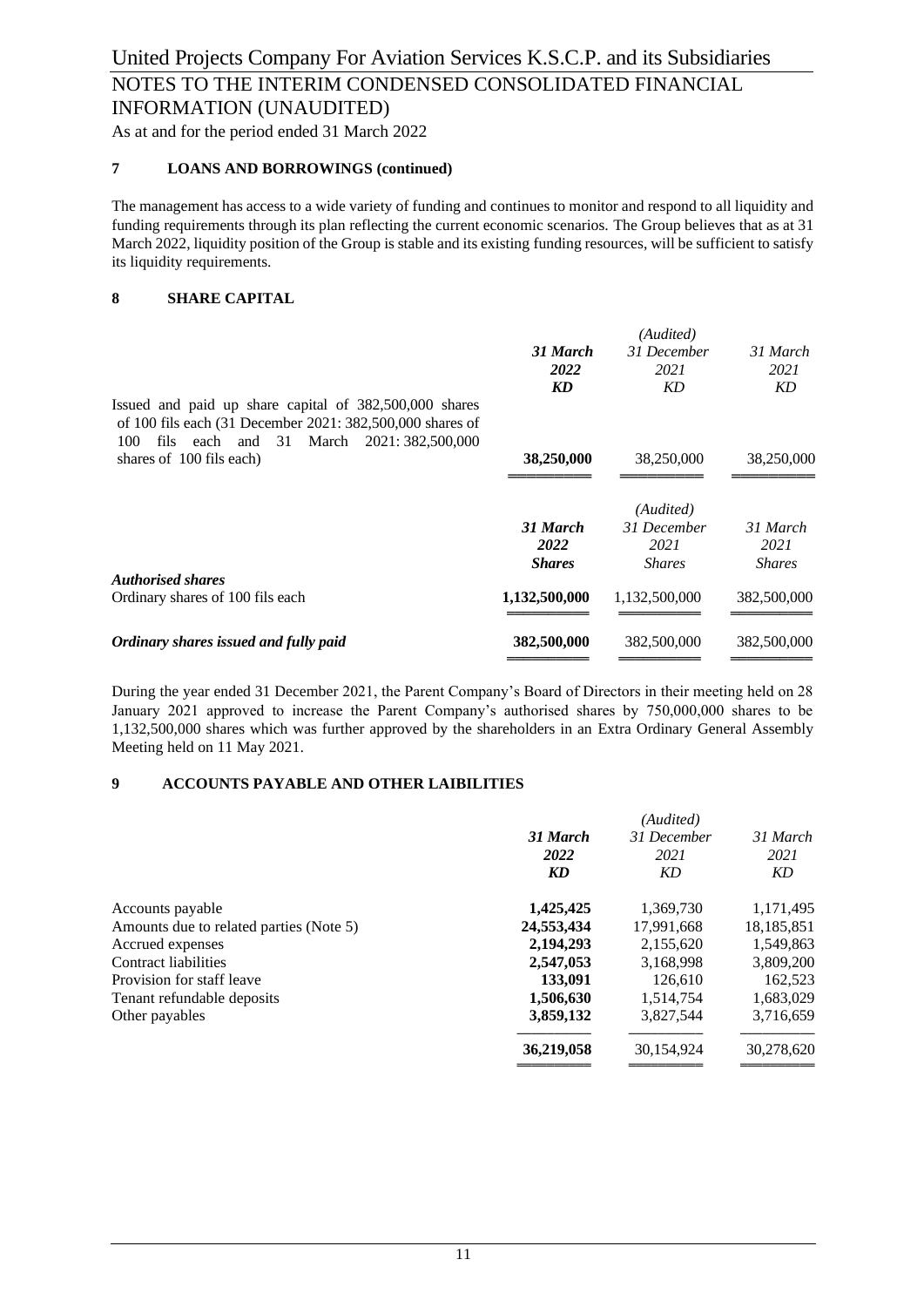## INFORMATION (UNAUDITED)

As at and for the period ended 31 March 2022

### **9 ACCOUNTS PAYABLE AND OTHER LAIBILITIES (continued)**

|                         |            | (Audited)    |            |
|-------------------------|------------|--------------|------------|
|                         | 31 March   | 31 December  | 31 March   |
|                         | 2022       | 2021         | 2021       |
|                         | KD         | KD           | KD         |
| <b>Classified as:</b>   |            |              |            |
| Non-current liabilities | 5,674,432  | 5,787,273    | 6,442,747  |
| Current liabilities     | 30,544,626 | 24, 367, 651 | 23,835,873 |
|                         | 36,219,058 | 30,154,924   | 30,278,620 |
|                         |            |              |            |

#### **10 TAXATION**

|                                           | <i>Three months ended</i> |      |  |
|-------------------------------------------|---------------------------|------|--|
|                                           | 31 March                  |      |  |
|                                           | 2022                      | 2021 |  |
|                                           | KD                        | KD   |  |
| National labour support tax ("NLST")      | 7,548                     | ٠    |  |
| Contribution to Kuwait Foundation for the |                           |      |  |
| Advancement of Sciences ("KFAS")          | 3,490                     | -    |  |
| Zakat                                     | 3,019                     |      |  |
|                                           | 14,057                    | ٠    |  |
|                                           |                           |      |  |

#### **11 OPERATING SEGMENT INFORMATION**

For management purposes, the Group is organised in two operating segments: i) Investments: consists of investing in the Project (Note 5) and surplus funds in investment portfolios. ii) Service operations: consists of managing projects and providing airplane ground and cleaning services and other service facilities.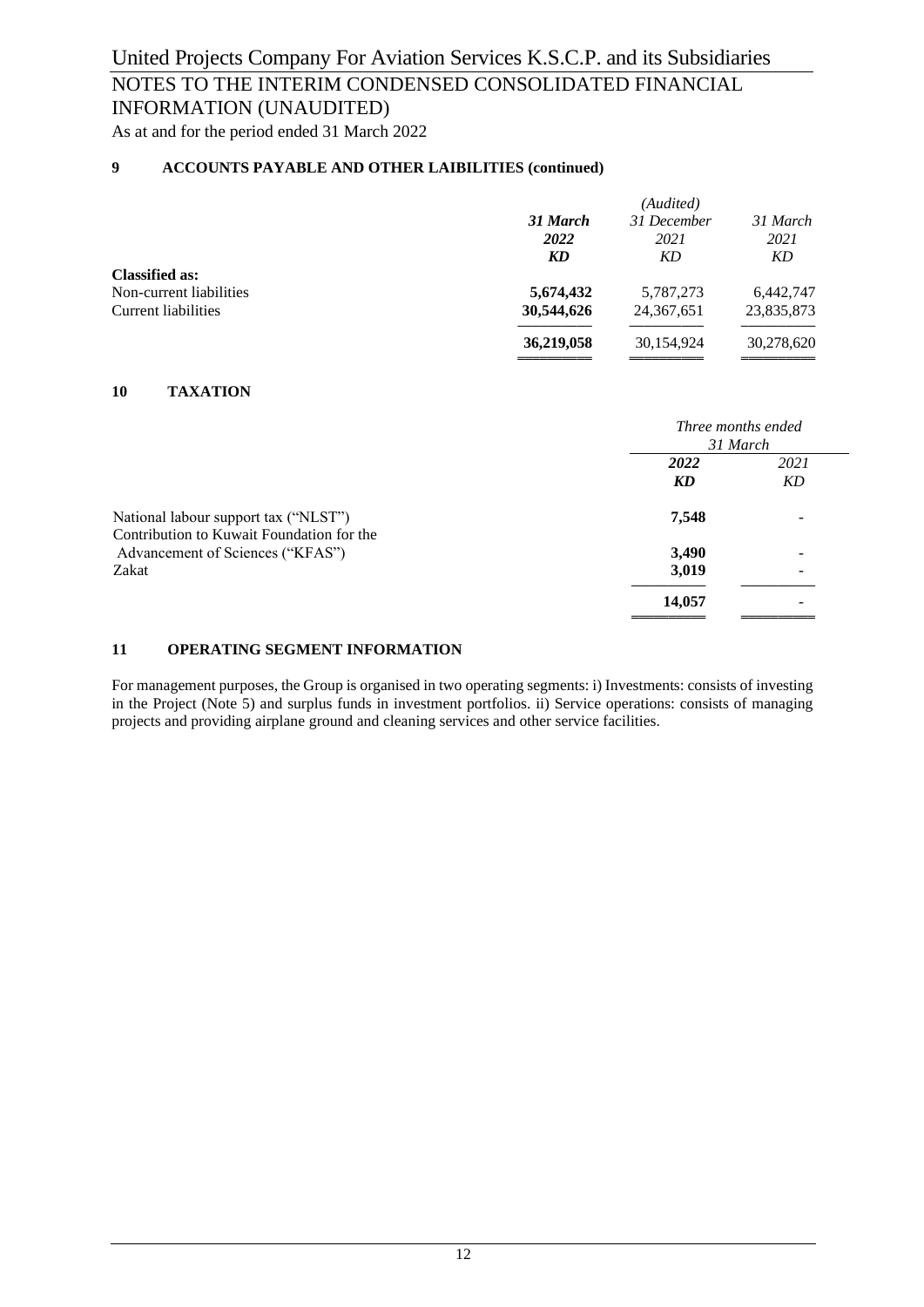# United Projects Company For Aviation Services K.S.C.P. and its Subsidiaries

## NOTES TO THE INTERIM CONDENSED CONSOLIDATED FINANCIAL INFORMATION (UNAUDITED)

As at and for the period ended 31 March 2022

### **11 OPERATING SEGMENT INFORMATION (continued)**

|                                                     | Investments              |            | Services operations      |           | <b>Total</b>       |            |
|-----------------------------------------------------|--------------------------|------------|--------------------------|-----------|--------------------|------------|
|                                                     | Three months ended       |            | Three months ended       |           | Three months ended |            |
|                                                     | 31 March                 |            | 31 March                 |           | 31 March           |            |
|                                                     | 2022                     | 2021       | 2022                     | 2021      | 2022               | 2021       |
|                                                     | KD                       | KD         | KD                       | KD        | KD                 | KD         |
| Interim condensed consolidated statement of income: |                          |            |                          |           |                    |            |
| Segment revenue                                     | 7,501                    | 2,551      | 2,315,154                | 1,665,845 | 2,322,655          | 1,668,396  |
|                                                     |                          |            |                          |           |                    |            |
| Segment (loss) profit                               | (472,066)                | (488, 727) | 838,521                  | 271,457   | 366,455            | (217,270)  |
| Profit (loss) for the period                        |                          |            |                          |           | 352,398            | (217,270)  |
|                                                     |                          |            |                          |           |                    |            |
| Share of results of an associate                    | (34,171)                 | (25, 173)  | $\overline{\phantom{0}}$ |           | (34,171)           | (25, 173)  |
| Depreciation and amortization                       | $\overline{\phantom{0}}$ |            | (499, 237)               | (533,226) | (499, 237)         | (533, 226) |

|                                                                              | Investments              |                                        | Services operations      |                          | Total                                  |                          |                        |                                        |                        |
|------------------------------------------------------------------------------|--------------------------|----------------------------------------|--------------------------|--------------------------|----------------------------------------|--------------------------|------------------------|----------------------------------------|------------------------|
|                                                                              | 31 March<br>2022<br>KD   | (Audited)<br>31 December<br>2021<br>KD | 31 March<br>2021<br>KD   | 31 March<br>2022<br>KD   | (Audited)<br>31 December<br>2021<br>KD | 31 March<br>2021<br>KD   | 31 March<br>2022<br>KD | (Audited)<br>31 December<br>2021<br>KD | 31 March<br>2021<br>KD |
| Interim condensed consolidated<br>statement of financial position:<br>Assets | 165,889,585              | 159,656,679                            | 157,901,401              | 6,674,726                | 7,688,916                              | 8,928,347                | 172,564,311            | 167, 345, 595                          | 166,829,748            |
| Liabilities                                                                  | 55,060,396               | 50,021,475                             | 51,349,547               | 14, 104, 796             | 14,421,144                             | 14,007,953               | 69,165,192             | 64,442,619                             | 65, 357, 500           |
| Additions to intangible assets                                               | $\overline{\phantom{0}}$ | $\overline{\phantom{a}}$               | $\overline{\phantom{a}}$ | $\sim$                   | 20,230                                 | 3,110                    | Ξ.                     | 20230                                  | 3,110                  |
| Additions to property and equipment                                          | $\overline{\phantom{0}}$ |                                        | $\overline{a}$           | 695                      | 2,616                                  | 359                      | 695                    | 2,616                                  | 359                    |
| Investment in an associate                                                   | 5,007,253                | 4,897,679                              | 4,705,117                | $\overline{\phantom{a}}$ | $\overline{\phantom{a}}$               | $\overline{\phantom{a}}$ | 5,007,253              | 4,897,679                              | 4,705,117              |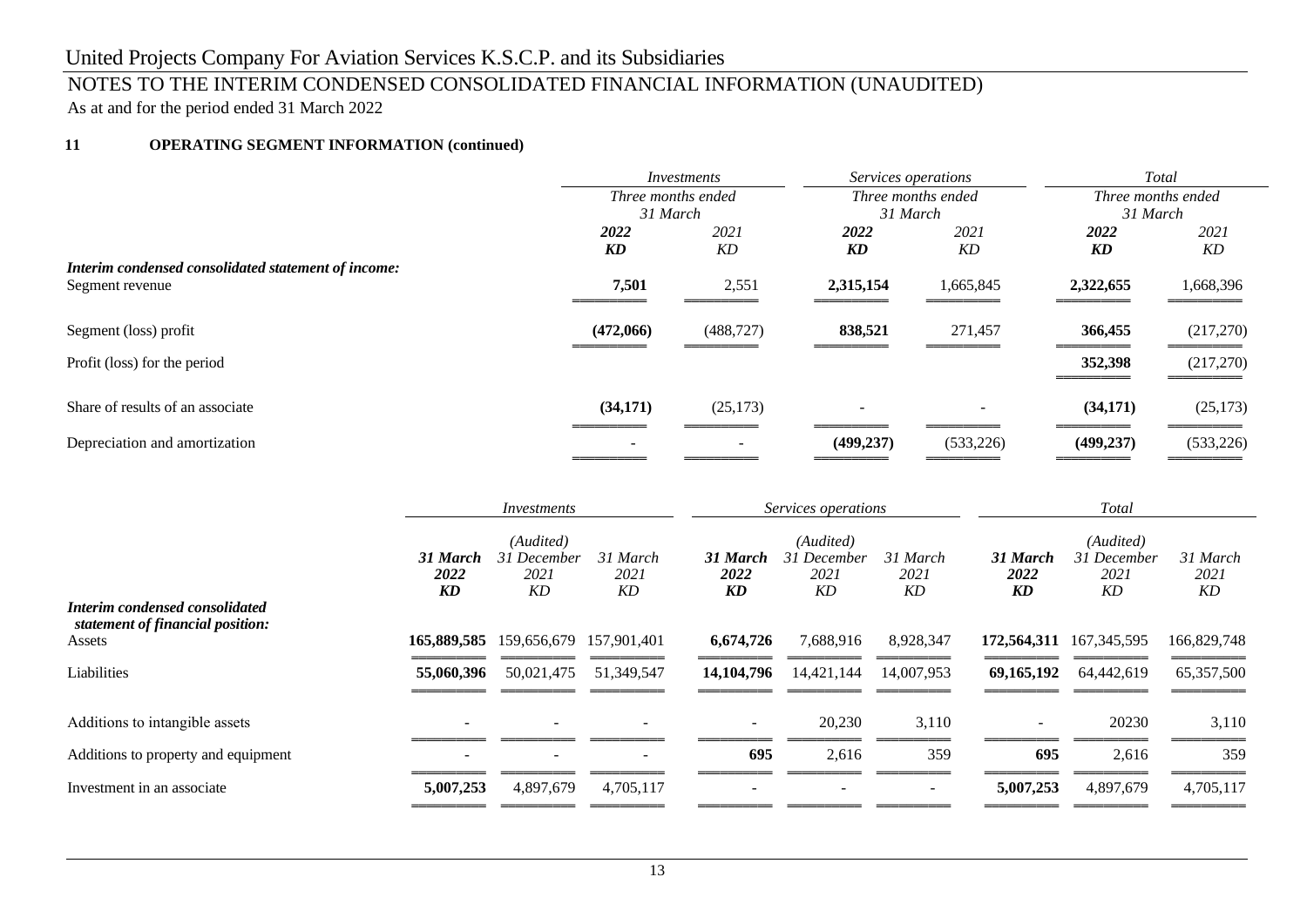As at and for the period ended 31 March 2022

### **12 CONTINGENCIES**

As at 31 March 2022, the Group had contingent liabilities, amounting to KD 850,245 (31 December 2021: KD 850,245 and 31 March 2021: KD 853,745), in respect of bank guarantees arising in normal course of business from which it is anticipated that no material liabilities will arise.

#### **13 FAIR VALUE OF FINANCIAL INSTRUMENTS**

Financial instruments comprise of financial assets and financial liabilities.

Financial assets consist of accounts receivables and other assets, cash and cash equivalents and loan to an associate. Financial liabilities consist of loans and borrowings, accounts payables and other liabilities excluding rent received in advance. The management assesses that the carrying amount of financial instruments is a reasonable approximation of fair value.

Loan to an associate is classified as Level 3.

The following table shows a reconciliation of the opening and closing amount of level 3 financial assets which are recorded at fair value.

|                                       | (Audited)        |                     |                  |  |  |
|---------------------------------------|------------------|---------------------|------------------|--|--|
|                                       | 31 March<br>2022 | 31 December<br>2021 | 31 March<br>2021 |  |  |
|                                       | KD               | KD                  | KD               |  |  |
| At the beginning of the period / year | 152,477,649      | 136, 233, 725       | 136, 233, 725    |  |  |
| Additional contribution               | 6,398,832        | 16.243.924          | 16,732,545       |  |  |
| At the end of the period / year       | 158,876,481      | 152,477,649         | 152,966,270      |  |  |
|                                       |                  |                     |                  |  |  |

### **14 IMPACT OF COVID-19**

The COVID-19 outbreak developed and spread across various geographies rapidly in 2020 and was declared as a global pandemic, causing disruption to businesses and increased uncertainties in the economic activities. Many governments have undertaken various measures to contain the spread of the virus and imposed restrictions on travelling and placed quarantine measures. Accordingly, on 22 January 2021, the General Directorate of Civil Aviation, announced that new directives have been issued to airlines operating at Kuwait International Airport to extend the decision to adjust the operating capacity for arrivals of no more than 1,000 passengers per day. On 5 February 2021 the General Directorate of Civil Aviation announced that Non-Kuwaiti passengers are prohibited from entering the State of Kuwait until further notice. This had a direct impact on the operations of the Group in 2021. The COVID restriction has been gradually relaxed by the government of Kuwait since the third quarter of 2021 resulting in a positive impact on the group's operations compared to previous year.

Compared to the prior year, the operations of the Group are improving and as at this stage, the impact on the Group's business and results has not been significant, comparatively, and management expects this to remain the case. The Group will continue to follow the various government policies and advice and, in parallel, will do its utmost to continue in operation in the best and safest way possible.